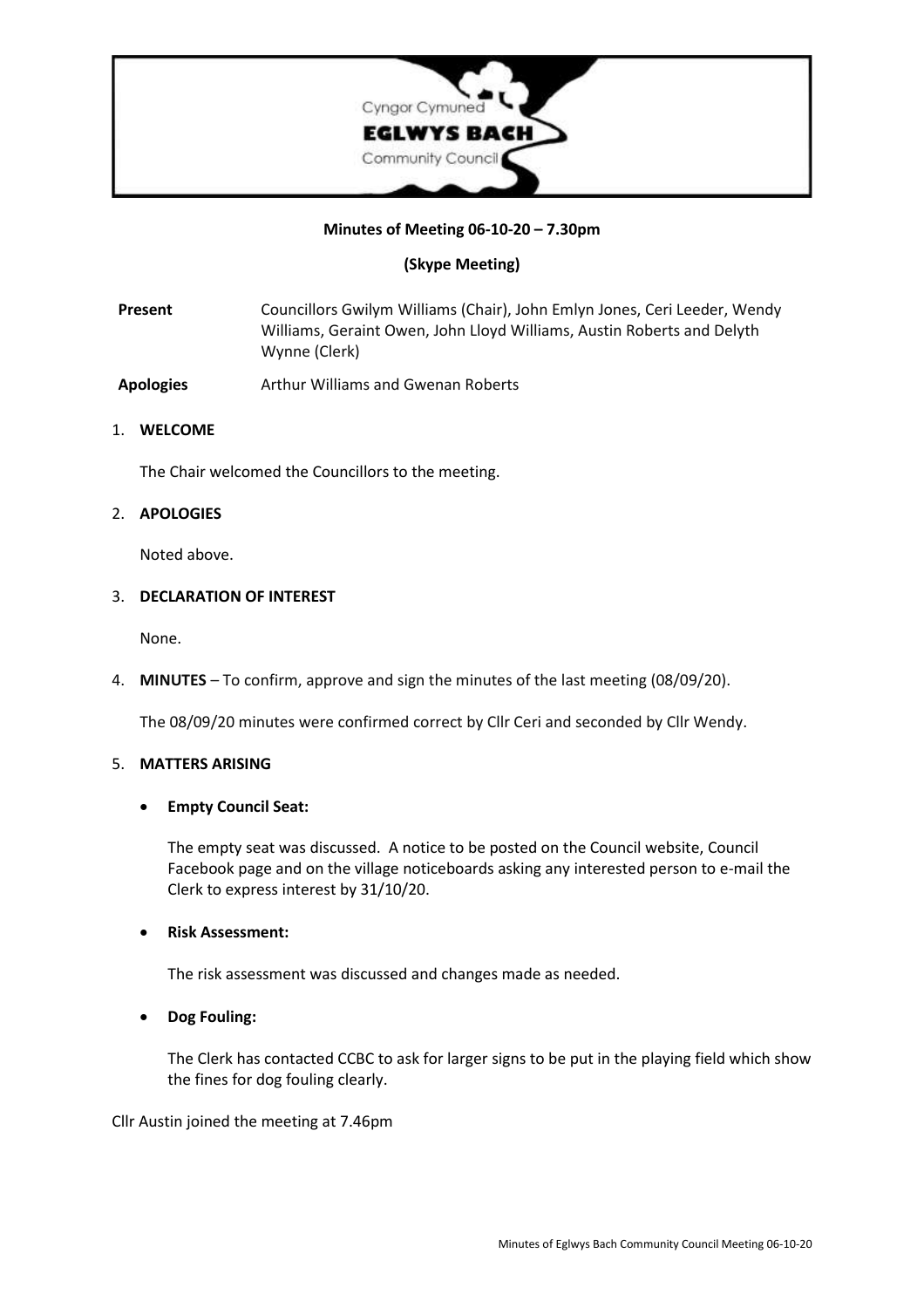

### • **Footpaths:**

Cllr Austin reported that CCBC legal section are looking into the matter and that maps are needed.

# • **Bryn Hir Footpath – Flooding:**

Cllr Wendy shared pictures of the footpath. CCBC have cut the trees by the river by Menna Charlton's house. Cllr Austin said that they had cut the trees but not cleared as yet. Cllr Austin to contact. A part of the footpath has given way but need to get to the river bed to see if it is safe, which they cannot do at present due to the level of the water. Cllr Wendy to send the pictures by e-mail to Cllr Austin. A discussion was held about motorbikes using the footpath.

# **Tree in the Cemetery:**

Cllr John Lloyd has received a price from Keith Webber of £60 for cutting the tree and clearing the wood. The Councillors all agreed with the price and were happy to continue.

# • **2018/19 Audit:**

Issues raised:

- Accounts not certified in accordance with Accounts and Audits (Wales) Regulations;
- Risk Assessment risk assessment in place.
- Bank Reconciliations the Clerk to show copies of the bank statements at every other meeting for information.
- Approval of the annual return this has not yet been done.

### 6. **PLANNING**

### Reference: 0/47674

Applicant: Mr Andrew Swinnerton Proposal: Erection of a 9 metre x 8 metre wooden storage building for storage of agricultural equipment associated with ground-care of the property at Plas Iwrwg Location: Plas Iwrwg, Plas Iwrwg Road, Maenan, Llanrwst LL26 0YN

No objections.

### 7. **FINANCIAL REPORT**

Current - £4,313.16 (need to pay £36.00 Aberconwy Hall) Burial - £375.20 Deposit - £2,078.11

# **Online payments : Current:**

- Delyth Wynne (Clerk) £200.00
- Audit Wales (audit fee 18/19) £276.55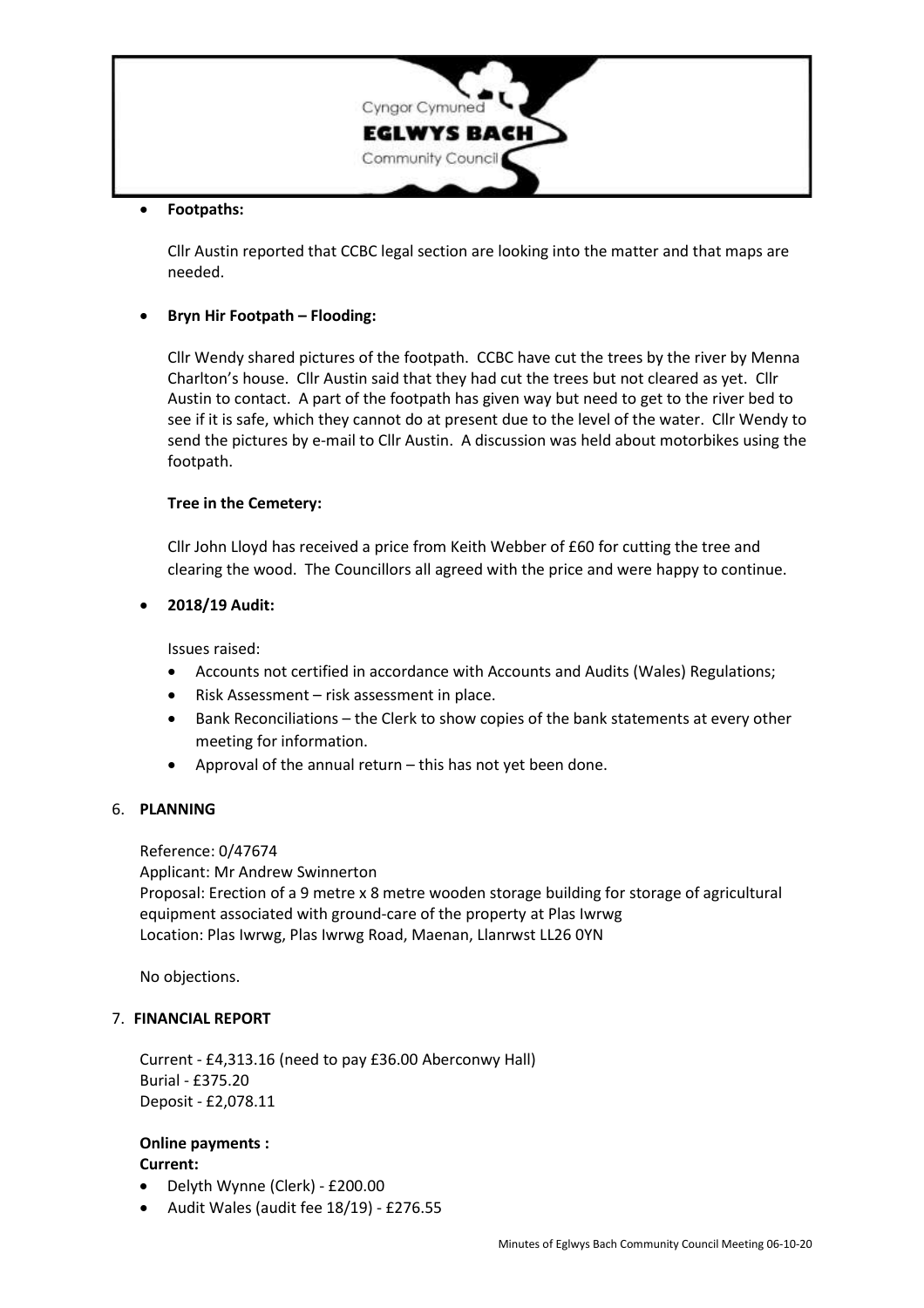

#### **Burial:**

• Arwel Williams (grass cutting) – £345.00

### 8. **CORRESPONDENCE**

• **E-mail: CCBC - Have your say on plans for Colwyn Bay town centre;**

Noted as information.

• **E-mail: Citizens Advice - Conwy Notice of Annual General Meeting 2020;**

Noted as information.

• **E-mail: CCBC - Public Service Board T&CC Representative;**

Noted as information.

• **E-mail: CCBC – Remembrance;**

Noted as information.

• **E-Mail: CCBC - Ffordd Ty Gwyn, Ffordd Eglwysbach & Ffordd Cae Forys: Temporary Traffic Regulation.**

Noted as information.

### 9. **ANY OTHER BUSINESS**

- Royal Mail Van the Clerk has spoken to Royal Mail regarding the van service. The Royal Mail happy for this service to continue in this current climate. Further discussion will be needed in the long term.
- Pink Electrical Recycling Bags still out on Ffordd Gyffylog since beginning of September. Crest have not picked them up. Cllr Wendy to contact ERF to make a complaint. Cllr Austin to contact recycling department.
- Bigger rubbish bin needed in the Playing Field Cllr Austin to contact the recycling department to ask for a bigger bin;
- Cllr Ceri asked whether the Council agenda could be posted on the Council Website and Facebook a week before the meeting for information. Cllr Ceri to put a notice up to ask members of the public to send any articles in to the Clerk two weeks prior to the meeting. Agenda to be put on the Council website a week before.
- Heol Fynnon Asa trees Cllr Ceri asked if there was any progress. Cllr Austin said that there were tree preservation orders on the trees. The landowner is Bodnant Estate. The Clerk to write to Bodnant Estate regarding concern about the trees and asking about the TPOs. Could Bodnant